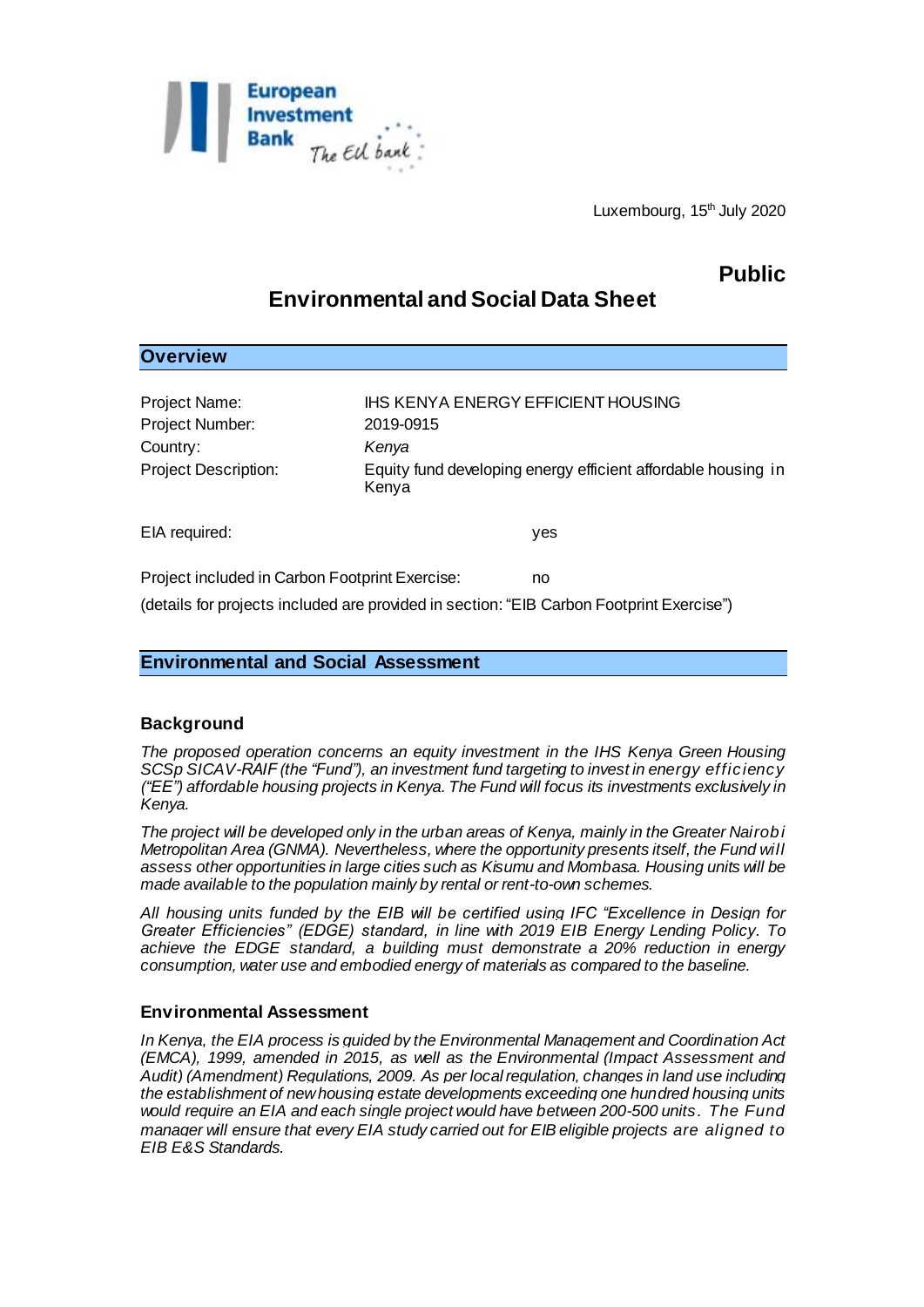

*All housing units funded by EIB will be certified using IFC EDGE standard. Therefore the housing units to be developed will include measures to reduce energy and water consumption, such as measures to increase thermal comfort (or reduce virtual cooling or heating demand), energy efficient lighting, renewable energies for generation of water heaters for residential use and low flow faucets and showerheads, elements which are usually not to be found in buildings of similar standards. IFC EDGE certification will be provided to the Bank.* 

*The project is expected therefore to have an overall environmental positive impact. Positive environmental impacts will be related to the reduction of energy and water consumption at household level during operation, which would lead in turn to the reduction of GHG emissions. This in turn will also translate in lower operation costs for the tenants.* 

*Negative environmental impacts during construction are likely to be (i) air and noise pollution (ii) increased vibration from construction and traffic activities as well as (ii) waste management issues, sourced from construction activities as well as from household activities. Adequate mitigation measures will be considered together with the enforcement of best construction practices. The residual impact of the investments targeted by the Fund are reversible and acceptable when appropriate mitigation measures are implemented.*

*The Fund manager has responsibility of maintenance for the units being rented out. However, the Fund will provide information on EE activities and equipment to increase awareness and ensure proper use of the EE and water savings measures.*

#### **Social Assessment**

#### *Involuntary Resettlement*

*Currently there are two sets of policy documents guiding land use and transactions in Kenya. These include the National Land Policy 2009 and National Land Use Policy 2017. The National Land Policy 2009 is due for review. It is however unlikely that the NLC will make proposals that significantly deviate from the current National Land Policy.*

*All land in Kenya is bought and sold under leasehold arrangements. The Fund will therefore access all necessary land on a long-term, (i.e. 99 years) leasehold basis. There is a risk of developing properties built on land with so-called 'involuntary resettlement legacy issues.' In other words, projects may be developed on land from which government agencies or developers may have removed communities, squatters or encroachers, pastoralists, etc. without adequate compensation and/or livelihood restoration and/ or via forced evictions, all of which could result in reputational damage, litigations, complaints, or social unrest in general.*

*As stated in EIB Standard 6 on Involuntary Resettlement: People eligible to compensation and/or livelihood restoration may: (i) have formal legal rights to the land/structure they occupy; (ii) not have formal legal rights to land, but have a claim to land that is recognised or recognisable under the national laws (e.g. ancestral, traditional lands); (iii) be dependent on the impacted land for their livelihood by way of customary access to natural resources; (iv) have no recognisable legal right or claim to the land or structure they occupy; and/or (v) be economically displaced persons who face loss of assets or access to assets.*

*Given the set-up of project development as described above and related EIB requirements, the project may become prone to unforeseen legacy issues with regard to involuntary resettlement and/or forced evictions.*

#### *Rights and Interests of Vulnerable Groups*

*Rent regulations: Long-term rentals usually last for one to two years. If the landlord or the tenant decides to terminate before the contract's expiration, a notice must be served three months prior to vacancy. The landlord can seize the tenant's possessions if the tenant is*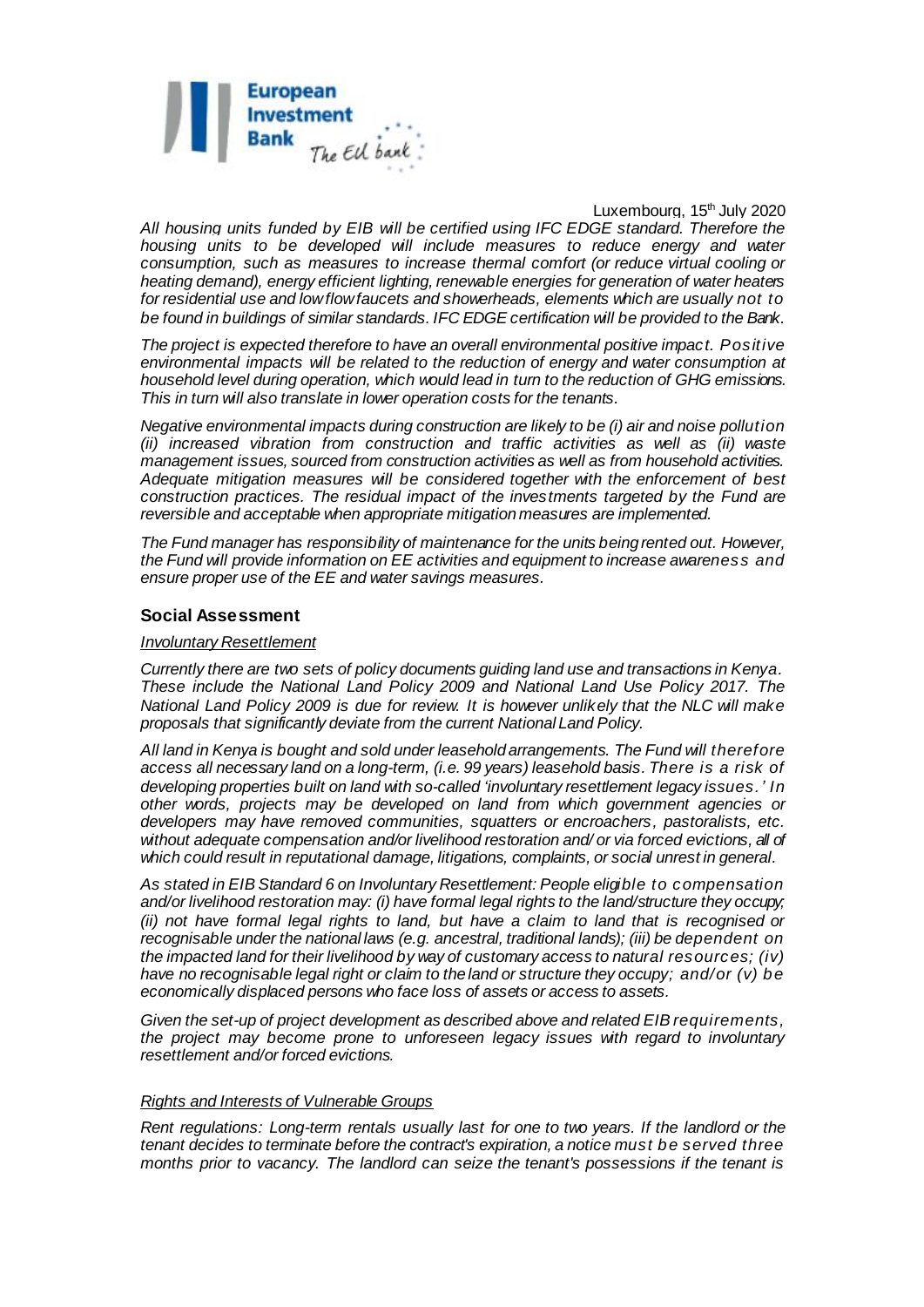

Luxembourg,  $15<sup>th</sup>$  July 2020 *unable to pay rent, under the Distress for Rent Act (Cap 293). The tenant must pay within 14 days or else the things will be auctioned to compensate the landlord.*

*Under the law, only the courts can order an eviction of tenants, but in practice, property owners carry out evictions themselves, due to lack of any other forum for hearing disputes.*  Landlord and tenant disputes can be heard by Rent Restriction Tribunals, but the cost of *bringing cases to the tribunal discourages their use. Another problem is the backlog of cases in the tribunals. The lack of a proper forum for hearing disputes works in favour of landlords. Some landlord and tenant disputes are mediated through community based organizations or the office of the Provincial Administration; but agreements here are not binding. Finally, the state or county governments generally in practice are not obliged to provide shelter to evictees, nor does the state have the capacity to provide such amenities to people/families affected.*

*As stated in EIB Standard 6 on Involuntary Resettlement: 'forced evictions' shall not take place, as these constitute violations of a range of internationally recognised human rights, including the right to adequate housing. In rare cases when they do, evictions must be carried out lawfully, only in exceptional circumstances and in full accordance with relevant international human rights and humanitarian law.*

*As stated in EIB Standard 7 on Right and Interests of Vulnerable People: 'vulnerable individuals and groups' are usually exposed to several risks and adverse impacts at once and are more sensitive to those risks and impacts, having been subject to pre-existing discrimination and inequalities, which renders them weaker for coping with those risks and recovering from those impacts. As a result, they risk being disproportionately affected by project-related risks and adverse impacts.*

*Given the Kenyan rent regulations as described above and related EIB requirements, the project may set the stage for an increased risk for vulnerable tenants.*

### *Labour Standards*

*As all of the housing development projects will entail a construction phase, all of the regular labour risks that typically play a role in construction phases will need to be assessed and managed. These include guaranteeing the entire workforce (from contractor and its subcontractors) access to the fundamental labour rights, as well as to conducive working conditions, such as sector-based remuneration, decent working hours and overtime arrangements, provision of social insurance and transparent labour contracts.*

For suggested mitigating measures, please refer to the last three bullet points in the next *section.*

#### *Occupational and Community Health and Safety*

*The construction sector is particularly prone to occupational safety and health risks. Particular attention needs to be paid to adequate worker induction training, especially of supervisors, on-the-job training of lowly skilled workers, and addressing safety and health issues in daily toolbox talks, effective permit-to-work systems, root cause analysis of incidents and accidents, etc.*

*In terms of community health and safety, the main issues are the typical construction related nuisances, such as air/noise pollution and vibrations, waste (substantial in construction) and increase in traffic. All of these issues are particularly more impactful in densely populated urban settings. Waste management must include inside-the-fence waste stream management, as well as outside-the-fence waste disposal and recycling options. Increase in traffic (materials, equipment and commuter busses) will need to be managed by traffic route analysis (avoidance of sensitive areas such as schools, market places, etc.), driver safety training, environmental specs for means of transport, and where necessary, traffic awareness campaigns for communities and neighbourhoods.*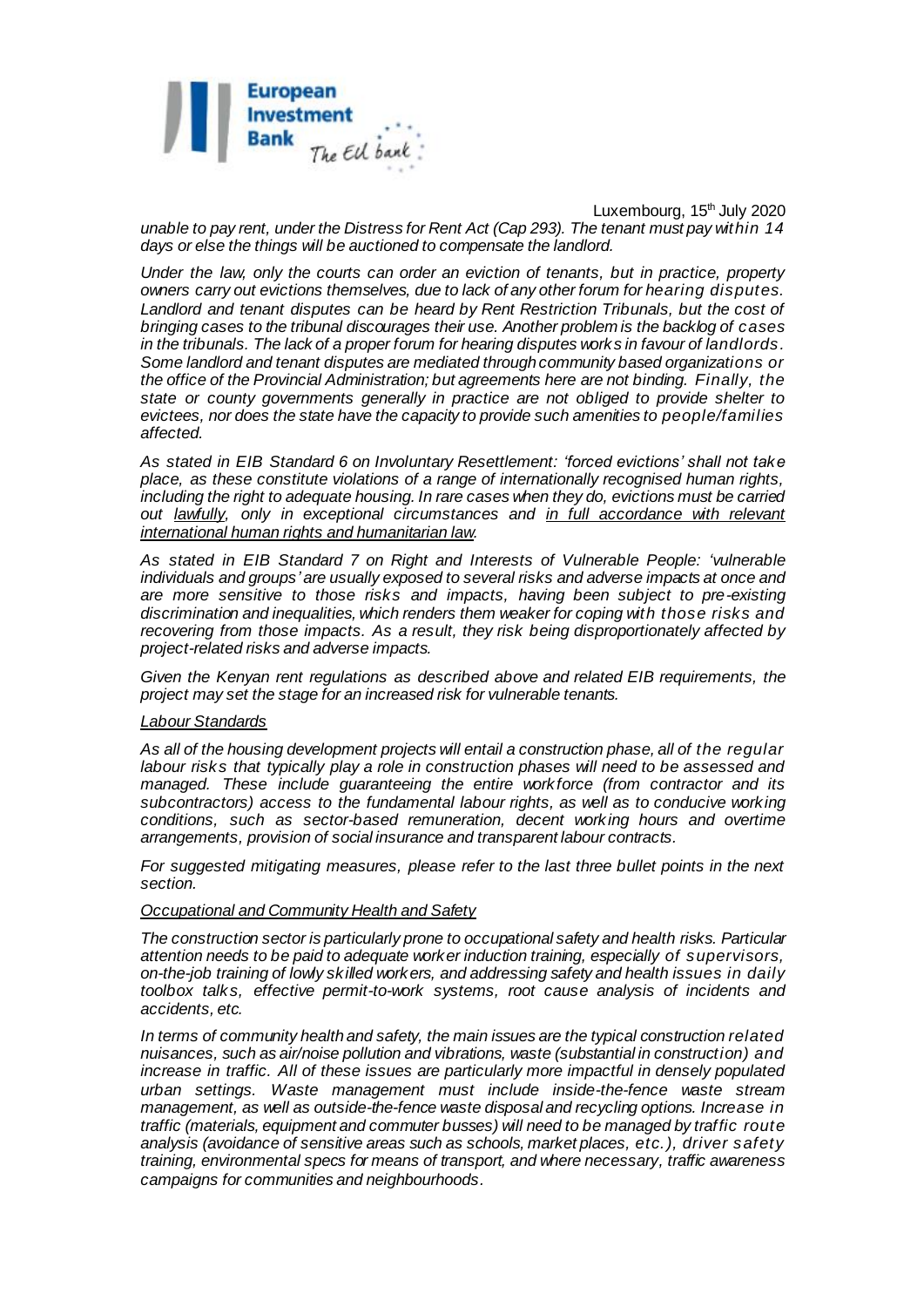

Luxembourg, 15<sup>th</sup> July 2020 *In order to adequately manage these labour and health/safety risks and impacts as described above, the Fund will ensure that in contracts with developers/contractors, the compliance with Kenyan legislation and with EIB Standard 8 on Labour Standards and EIB Standard 9 on Occupational and Public Health, Safety and Security is prescribed.*

*As the Fund will be owning the assets, it will need to demonstrate the effectiveness of its Contractor Management System, i.e. describing oversight/ monitoring arrangements from the side of the Fund and performance/ reporting requirements for the contractor (and flow down of these requirements to subcontractors), in compliance with Kenyan legislation and with EIB Standards 8 and 9.*

*Finally, the ESIAs that are carried out for each individual housing development, will need to adequately address all relevant E&S issues that are considered the responsibility of the developer/ contractor in the resulting E(S)MPs, in compliance with Kenyan legislation and with EIB Standards 8 and 9.*

## **Public Consultation and Stakeholder Engagement**

*Consultation carried out under the EIA process or equivalent*

*According to current national regulations, an EIA process must in all cases include public consultation and general stakeholder engagement. Independent consultants undertake these activities for any third party developer. The results are then submitted to NEMA (National Environment Management Authority) for approval. (NEMA has a list of accredited consultants for developers to use).*

*The Fund Manager will be requested to present each EIA report to the EIB, as well as to provide a copy of the public consultation records and the Authority decision.*

*Consultation related to nature assessment, resettlement action plan, indigenous peoples plan, etc.*

*There is a risk of developing properties built on land with so-called 'legacy issues.' These may include past lack of public consultation, disclosure of information and overall stakeholder engagement, all of which could result in reputational damage, litigations, complaints, or social unrest in general.*

*Meetings with project-affected people and civil society organisations, public administrations, etc.*

*Training sessions for new tenants in relation to energy, water and waste management:*

- o *The green features of the apartments are promoted to prospective tenants and is used as a marketing initiative. This is where the tenant is first made aware of the energy saving features of the specific apartment. EDGE induction training would be incorporated and leasing managers for IHS property management would be given a manual and process with which to induct new tenants.*
- o *When the utility service providers initiate annual price increases, communications are sent to tenants to remind them of basic ways in which they can reduce their utility consumption, and the utility metering business are also used to communicate saving techniques to clients.*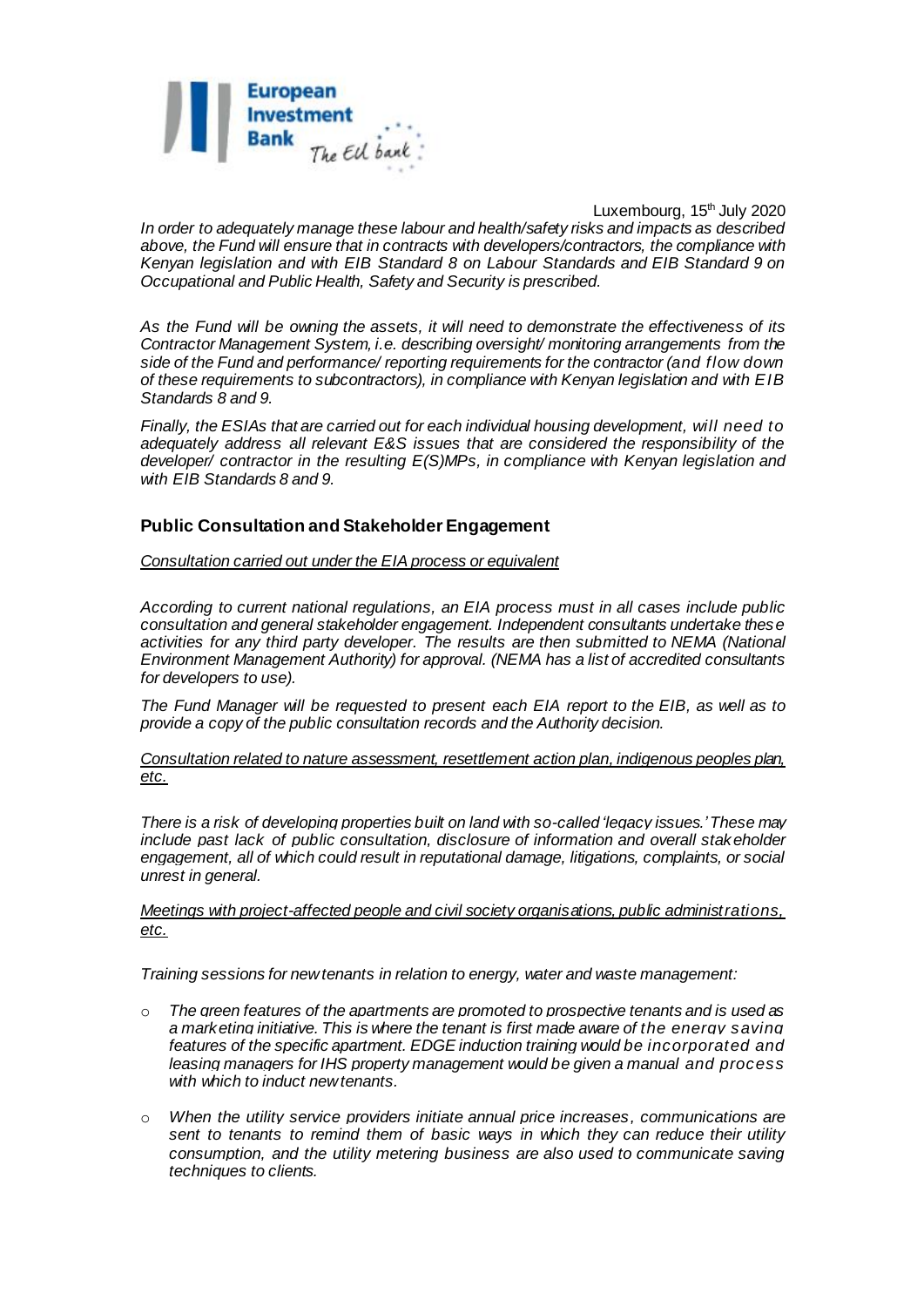

#### **Other Environmental and Social Aspects** *Summary of E&S management arrangements*

*Due diligence has shown that the promoter has a generic E&S management system for the overall fund and it is foreseen the need for a more dedicated E&S expertise giving the identified environmental and socials risks in the Kenyan context.*

*The Fund has an ESG policy statement and a generic ESMS. Though the EIB Environmental and Social (E&S) Standards are mentioned, these have not been operationalized in either document.*

*EIB had the ESMS reviewed by an independent consultant, who concluded that it was only partially compliant with certain EIB E&S standards, notably: Standards 1 – Assessment and Management of E&S Risks and Impacts, 3 - Biodiversity and Ecosystems, 5 - Cultural Heritage, 6 - Involuntary Resettlement, and 7 - Rights and Interests of Vulnerable Groups.*

*In addition, the ESMS would need a revision in order to fully integrate all the dimensions of biodiversity - particularly with regard to ecosystem services, and be more sensitive to climate change issues and human rights – particularly with regard to the grievance mechanism, stakeholder engagement and disclosure of E&S information, and vulnerable groups.*

*Finally, the Social and Environmental Due Diligence (SEDD) template, the Grievance Mechanism Policy Suggestion (template is lacking), and the Quarterly Monitoring Report template (all attachments to the ESMS), are not adequate in terms of addressing the requirement as reflected in the EIB E&S Standards.*

*Should one of the housing developments require the establishment of a work er camp, then specific environmental and social requirements are triggered under the EIB Standards. In that case the Fund Manager is expected to notify the EIB immediately.*

#### *Specific E&S monitoring arrangements: identification of any E&S performance indicators*

*The Fund will enter into a Development Management Agreement with design and supervision consultants, who will be responsible for overseeing project development. Relevant E&S requirements will have to be integrated into this agreement.*

## **Conclusions and Recommendations**

The Fund Manager will be required to ensure compliance of the investments with the EIB Excluded and Restricted Lists of activities, the EIB core E&S requirements to its entire portfolio as well as the E&S national laws and regulations.

The following conditions are therefore proposed:

- *The Fund Manager will commit to having all of the Fund's housing developments in Kenya comply with Kenyan environmental and social legal requirements and regulations, with any applicable international Convention, signed by Kenya and with the EIB E&S Standards.*
- *In line with EIB standards, no hazardous materials such as mercury or asbestos will be used during construction or building operation and the Promoter will ensure that all waste management is carried out in line with local and international best practices.*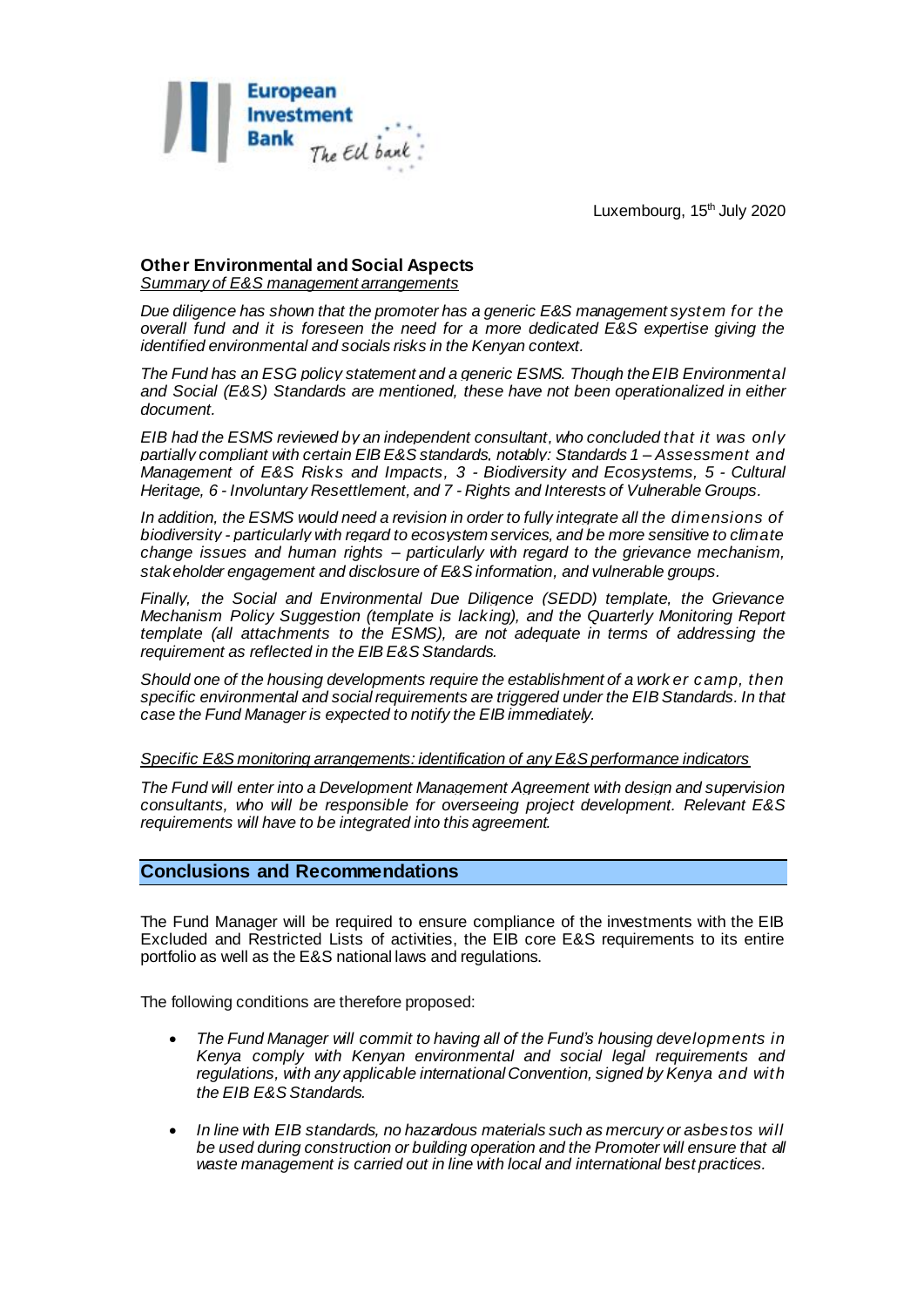

- *The Fund Manager will hire an E&S expert for the Fund's housing developments in Kenya, with demonstrated experience in the country and preferably in the social housing sector, as well as practical knowledge of Lender E&S Standards (EIB and/or IFC), to ensure compliance with EIB E&S Standards. The expert will be based in Kenya and his/her credentials will need to be validated by the Bank prior to appointment. The moment of hiring will be agreed with the Bank, to guarantee a timely deployment of the expert.*
- *In addition, the Fund Manager will revise and tailor the Fund's existing ESMS in order to: (i) fully integrate human rights issues – particularly regarding the grievance redress mechanism, stakeholder engagement, and vulnerable groups, and (ii) design a system for disclosure of E&S information that is culturally appropriate and provides information to all stakeholders.*
- *The Fund Manager will ensure that contracts with developers/ contractors and consultants, prescribe compliance with Kenyan legislation and with the EIB E&S Standards.*
- *The Fund Manager will develop a 'Contractor Management Plan' (or revise any existing plan of that nature) in compliance with Kenyan legislation and with the EIB E&S Standards.*
- *The EMPs resulting from the EIAs will need to adequately address all relevant E&S issues that are considered the responsibility of the developer/contractor, in compliance with Kenyan legislation and with the EIB E&S Standards.*
- *The Fund Manager shall provide the EIB with all EIA reports for each the Fund's housing developments in Kenya, as presented to the national authority as well as the authority's decision on each EIA report.*
- *The Fund Manager shall prepare and present to EIB a gap analysis comparing Kenyan land legislation to EIB's Standard 6 on Involuntary Resettlement and propose measures to close identified gaps.*
- *The Fund Manager will commit to identifying so-called social and environmental legacy issues for each of the Fund's housing developments in Kenya, particularly in relation to involuntary resettlement, stakeholder engagement, and use of natural resources by local communities. In case such legacy issues are identified, the Fund Manager will trace and provide evidence of past land tenure and the land acquisition process.*
- *The Fund will also need to develop an effective, transparent and easily accessible Grievance Redress Mechanism (GRM) to the satisfaction of the EIB. The revised GRM will need to be integrated in the ESMS and in reporting obligations. The GRM will be accessible to all stakeholders and interested parties.*
- *Provide full collaboration to EIB staff and/or consultant hired by the EIB, in terms of following the implementation of the first three housing development projects closely,*  with the objective of verifying compliance with the EIB E&S standards and *establishing lessons learned.*
- *Replace the existing acronym for the IHS E&S standards, i.e. Performance Standard – PS 1, 2, etc. with one that reflects the integration of the requirements of the EIB E&S standards and communicate/clarify these changes to the developers.*